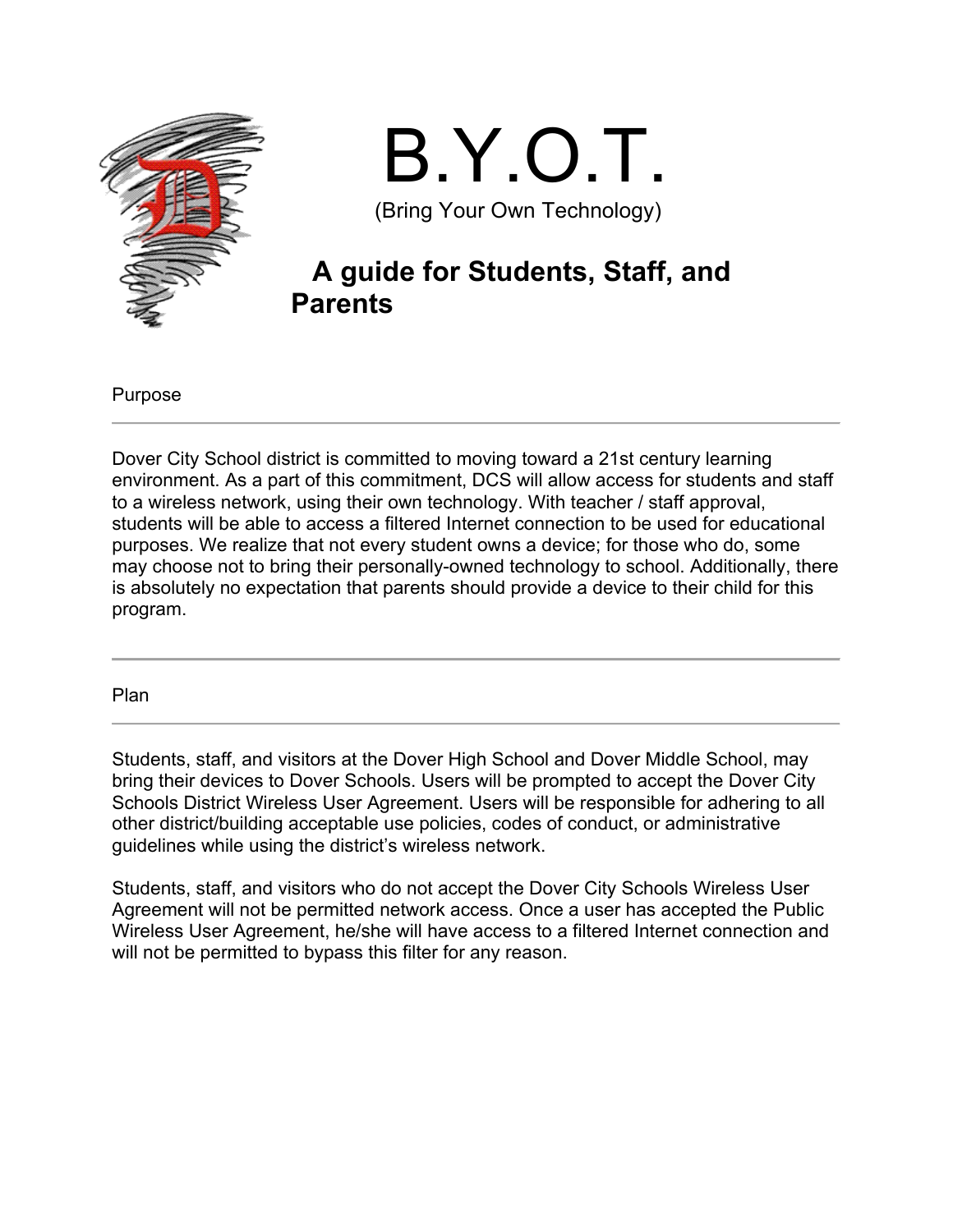### **Policy Definition of "Technology"**

For the purpose of this B.Y.O.T. program, "Technology" means any privately owned wireless communication device or portable electronic equipment. This includes, but is not limited to: smartphones, tablets, netbooks, chromebooks, and laptops.

#### **Areas / Times of Use:**

| Area / Time of Use                         | <b>Use Permitted?</b>   |
|--------------------------------------------|-------------------------|
| <b>Classrooms</b>                          | <b>Staff Discretion</b> |
| Hallways / Class Change                    | <b>No</b>               |
| <b>Restrooms / Locker Rooms</b>            | No                      |
| Cafeteria / Lunch                          | Yes                     |
| <b>District Sponsored Extra-Curricular</b> | <b>Staff Discretion</b> |
| School Buses or other transport            | <b>Staff Discretion</b> |
| Library                                    | Yes                     |
| <b>Study Hall</b>                          | Yes                     |

#### **Internet Access**

When using personal devices at school, students and staff will only be permitted to access the Internet through the Dover City School District wireless network. This is the same "Filtered" Internet connection that all school computers use. Internet connections such as 3G / 4G cellular or other mobile Internet provider connections are NOT permitted.

#### **Security and Damages**

The responsibility to keep any personally owned device secure and safe rests entirely with the individual owner. The Dover City School District cannot be responsible for any device damaged or stolen while on district property. It is recommended that all devices be labeled or otherwise identified before being brought to school.

#### **Privileges and Rights**

Use of this wireless resource is a privilege, not a right, intended to enhance teaching and learning. Users may be denied access at any time, for any reason. Students should not have the expectation of privacy on any device they bring into the Dover City School District. If staff members suspect improper use and/or abuse of this or related policies, they have the right to confiscate related BYOT student technology at any time.